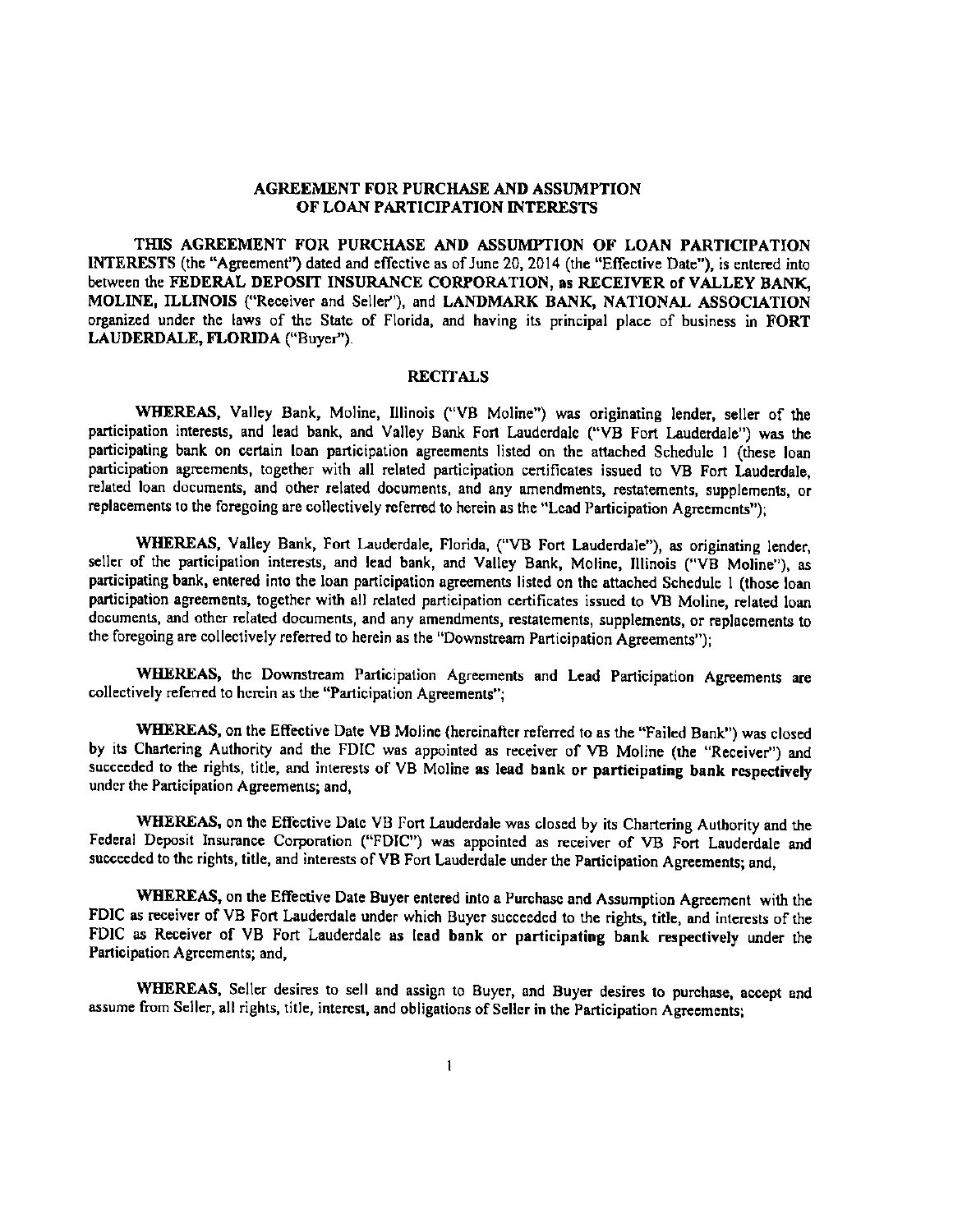NOW THEREFORE, in considemtion of the recitals listed above, the covenants and promises in this Agreement, and for other good and valuable consideration, the receipt and sufficiency of which are hereby acknowledged, the parties agree as follows:

1. Incorporation of Recitals. The Recitals are incorporated herein by reference as though fully set forth herein. Schedule 1 is incorporated herein by reference.

## 2. Purchase and Assumption of Interests and Obligations under the Participation Agreements and Payment of Purchase Price.

2.1 Subject to the terms and conditions of this Agreement, and in consideration of the payment by Buyer to Seller of 81.1% of the Book Value of the Affiliate Loan Participation Pool as of the Bank Closing Date (the "Purchase Price"), Seller sells, assigns, and transfers to Buyer all of Seller's existing and future rights, title, interest, obligations, and duties under the Participation Agreements, and Buyer purchases and accepts the sale, assignment. and transfet of Seller's rights, title, and interest in the Participation Agreements and assumes all existing and future obligations and duties of Seller under the Participation Agreements,

2.2 Within two business days after the Effective Date, Buyer shall pay the Purchase Price to Seller by wire transfer of immediately available funds. The wire transfer shall be made to Seller's account in accordance with Seller's written instructions to Buyer.

### 3. Buyer's Release, Waiver and Indemnification.

3.1 Buyer unconditionally and irrevocably releases and forever discharges Seller, Failed Bank, the FDIC, and all of their officers, directors, employees, agents, attorneys, contractors, and representatives, and their successors, assigns, and affiliates, from any and all claims under or in connection with the Participation Agreements, including without limitation, all demands, funding obligations, expenses, actions, causes of action, contracts, taxes, controversies, agreements, promises, obligations, rights, liabilities, damages, and costs of any kind (including attorneys' fees, court costs and litigation expenses), whether arising in law or equity, in contract or tort, matured or unmatured, known or unknown, contingent or non-contingent, for or by reason of any act, omission, cause, circumstance, event, or matter arising out of, based on, or relating to the Participation Agreements.

3.2 Buyer unconditionally and irrevocably assumes all of Seller and Failed Bank's obligations and liabilities under the Participation Agreements, including all pre-existing obligations, liabilities, and servicing obligations. Buyer agrees to indemnify and hold harmless and defend Seller, Failed Bank, the FDIC, and all of their officers, directors, employees, agents, attorneys, contractors, and representatives (the "Indemnified Parties") from and against any and all damages, liabilities, losses, costs, charges, liens, deficiencies and expenses of any nature (including, without limitation, reasonable attorneys' fees and all other actual litigation costs) suffered or incurred by or assessed against the Indemnified Parties from and after the Effective Date (i) as a result of Buyer's failure to perform any assumed obligation or (ii) arising from any acts or omissions of Buyer with respect to the Participation Agreements.

4. Participation Agreements Sold "As Is." THE PARTICIPATION AGREEMENTS ARE SOLD "AS IS" AND "WITH ALL FAULTS," WITHOUT ANY REPRESENTATION, WARRANTY OR RECOURSE WHATSOEVER AS TO EITHER COLLECTABILITY. CONDITION, FITNESS FOR ANY PARTICULAR PURPOSE, MERCHANTABILITY, OR ANY OTHER WARRANTY, EXPRESS OR IMPLIED. SELLER SPECIFICALLY DISCLAIMS ANY WARRANTY, GUARANTY, OR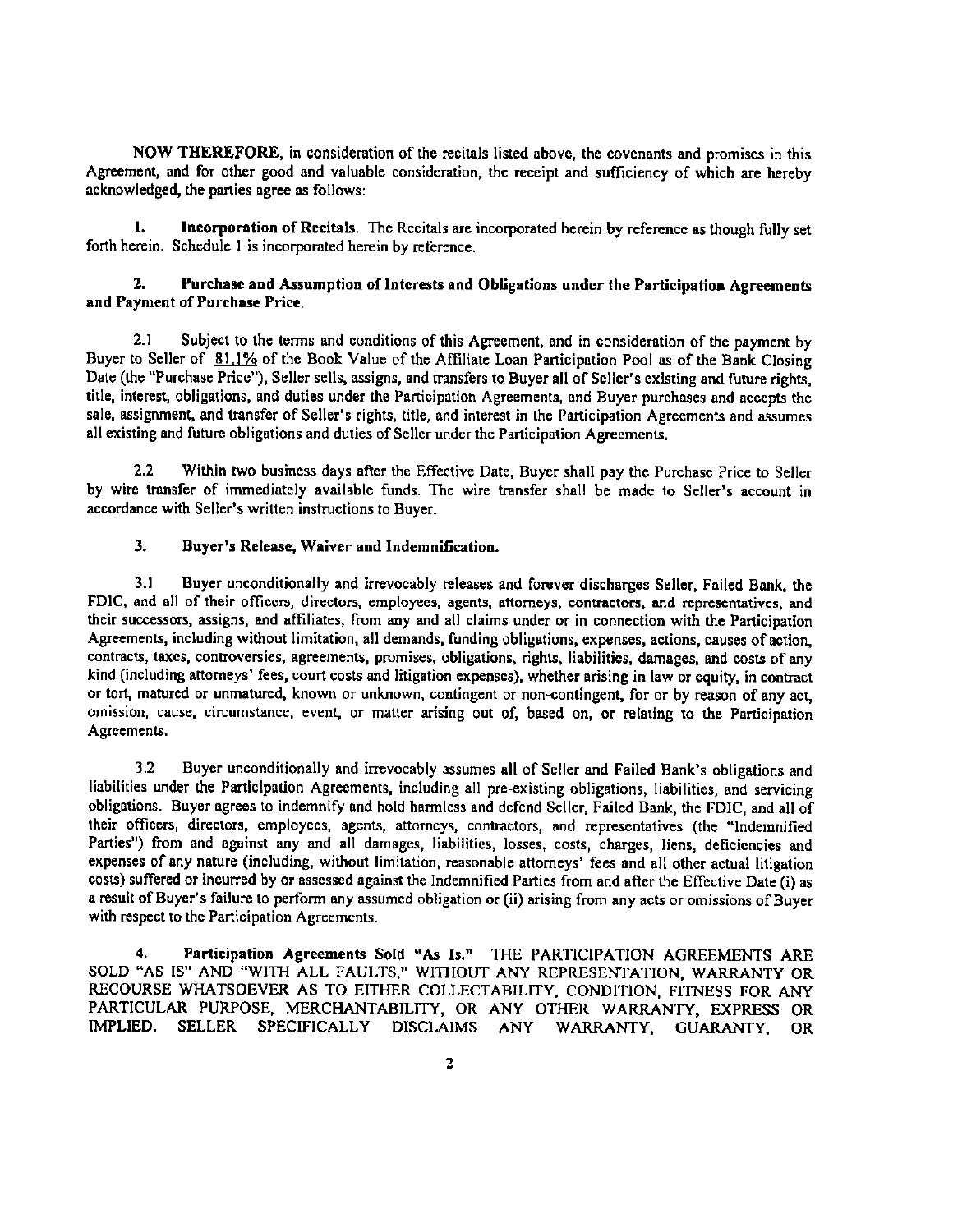REPRESENTATION, ORAL OR WRITTEN, PAST OR PRESENT, EXPRESS OR IMPLIED, CONCERNING THE PARTICIPATION AGREEMENTS.

5. No Warranties or Representations With Regard to Due Diligence Data. Buver acknowledges that no warranties or representations of any kind were made as to the completeness or accuracy of any information provided to Buyer with respect to the Participation Agreements.

No Repurchase Option. Buyer does not have an option to require Seller to repurchase any 6. Participation Agreement.

7. Retained Claims and Release. The sale of the Participation Agreements pursuant to this Agreement excludes the transfer to Buyer of any right, title, or interest of Seller in and to any and all claims of any nature whatsoever that might now exist or hereafter arise, whether known or unknown, that Seller has or might have against (a) officers, directors, employees, insiders, accountants, attorneys, other persons employed by Seller or Failed Bank and any of its predecessors, underwriters, or any other similar persons who have caused a loss to Seller or Failed Bank and any of its predecessors in connection with the initiation, origination, or administration of any Participation Agreement, (b) any appraisers, accountants, auditors, attorneys, investment bankers or brokers, loan brokers, deposit brokers, securities dealers, or other professional individuals or entities who performed services for Seller or Failed Bank or any of its predecessors, relative to any Participation Agreement, (c) any third parties involved in any alleged fraud or other misconduct relating to the making or servicing of a Participation Agreement, or (d) any appraiser or other party from whom Seller, Failed Bank, or any servicing agent contracted for services or title insurance in connection with the making. insuring, or servicing of any Participation Agreement.

8. Notices. All notices given under this Agreement shall be in writing and shall be deemed given when personally delivered to the individual designated below or when actually received by means of email. facsimile, overnight mail, or certified mail, return receipt requested, at the following address or such other address as either party may hereafter designate by notice to the other party. Any notice sent by facsimile must be confirmed by submission of an original or hard copy on the next business day following such notification.

| <b>BUYER:</b> | Landmark Bank, N.A.<br>6300 NE 1 <sup>st</sup> Avenue, Suite 300<br>Fort Lauderdale, Florida 33334<br>Attention: R. Moyle Fritz Jr., EVP & COO |  |  |
|---------------|------------------------------------------------------------------------------------------------------------------------------------------------|--|--|
|               | Email address:                                                                                                                                 |  |  |
| SELLER:       | Federal Deposit Insurance Corporation<br>Franchise and Asset Marketing Branch<br>1601 Bryan Street<br>Dallas, Texas 75201                      |  |  |
|               | Federal Deposit Insurance Corporation<br>Regional Counsel, Litigation and Resolutions Branch<br>1601 Bryan Street<br>Dallas, Texas 75201       |  |  |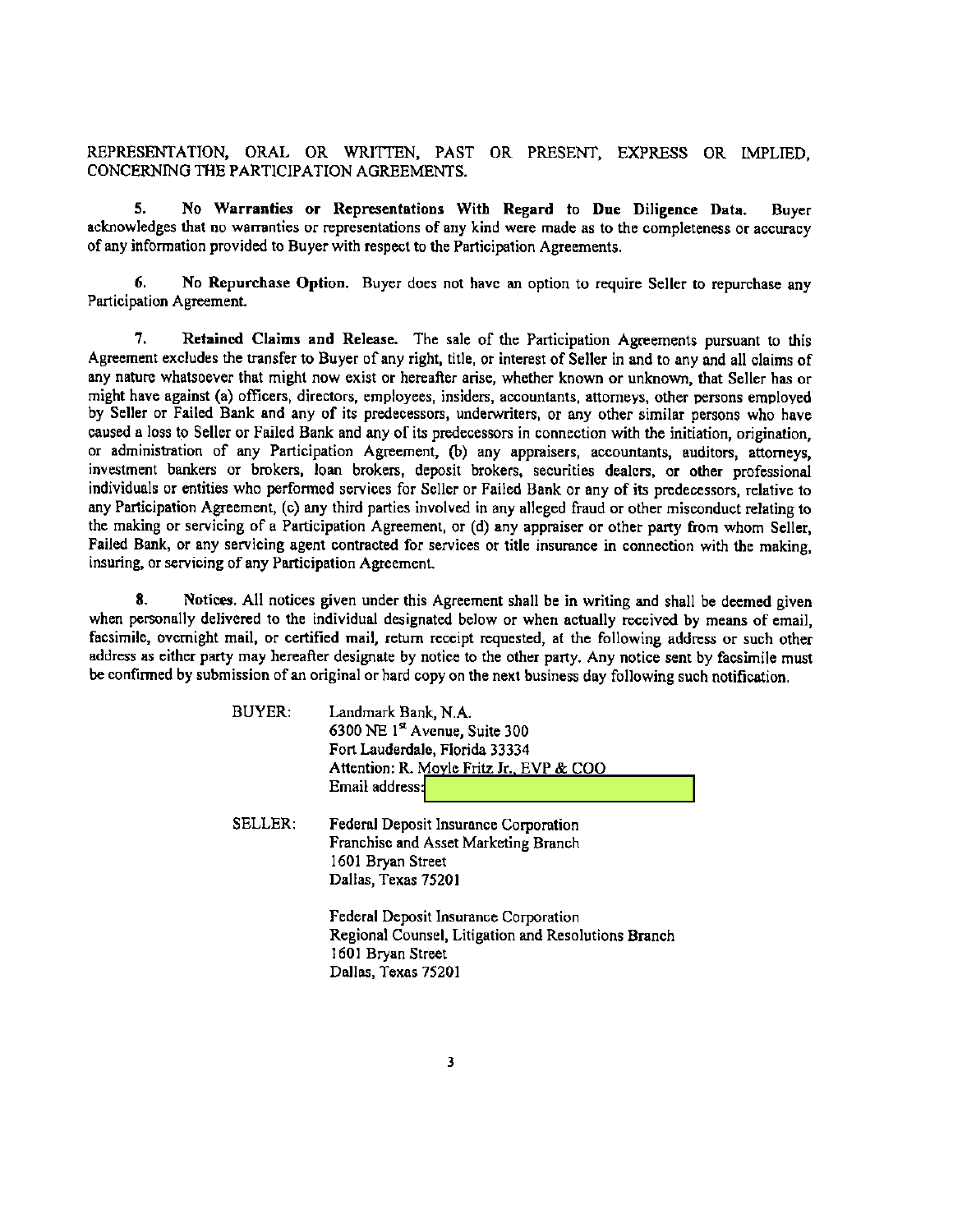9. Conditions Precedent. The obligations of the parties to this Agreement arc subject to the FDIC's having been appointed receiver of Lead Bank and Failed Bank, the consummation of a Purchase and Assumption Agreement with Buyer as the assuming institution of Lead Bank, and the consummation of any agreements, documents, matters, or proceedings contemplated hereby or thereby.

10. Severability. Each part of this Agreement is intended to be severable. If any term, covenant, condition, or provision of this Agreement is unlawful, invalid, or unenforceable for any reason whatsoever, such illegality, invalidity, or unenforceability shall not affect the legality, validity, or enforceability of the remaining parts of this Agreement, and all such remaining parts of this Agreement shall be valid and enforceable and have full force and effect as if the invalid or unenforceable part had not been included.

11. Construction. Unless the context otherwise requires, singular nouns and pronouns when used in this Agreement shall be deemed to include the plural and vice versa and impersonal pronouns shall be deemed to include the personal pronoun of the appropriate gender.

12. Survival. Each covenant made by Buyer or Seller in this Agreement shall survive the closing and is independently enforceable.

13. Governing Law. Federal law of the United States shall control this Agreement. To the extent that federal law does not supply a rule of decision, this Agreement shall be governed by, and construed and enforced in accordance with, the laws of the State of Illinois.

14. Cost, Fees and Expenses. Except as otherwise provided in this Agreement, each party to this Agreement agrees to pay all costs, fees and expenses which it has incurred in connection with or incidental to the matters contained in this Agreement, including without limitation any fees and disbursements to its accountants and counsel; provided that Buyer shall pay all fees, costs, and expenses (other than attorneys' fees incurred by Seller) incurred in connection with the transfer to it of any Pacticipation Agreement.

15. Nonwaiver, Amendment and Assignment. No provision of this Agreement may be amended or waived except in writing executed by all parties to this Agreement. This Agreement and the terms, covenants, conditions, provisions, obligations, undertakings, rights, and benefits hereof, including any attachments to this Agreement, shall be binding upon, and shall inure to the benefit of the undersigned parties and their respective administrators, representatives, suceessors, and assigns. Notwithstanding the foregoing, this Agreement may not be transferred or assigned without the express prior written consent of Seller (and any attempted assignment without such consent shall be void).

16. Drafting Presumption. This Agreement will be construed fairly as to each party regardless of which party drafted it.

17. Controlling Agreement. Seller and Buyer acknowledge and agree that this Agreement shall in all instances be the controlling document with respect to the terms of the purchase and assumption of the Participation Agreements. In the event of a conflict between the terms of this Agreement and the terms of any other document or instrument executed in connection herewith and with the transactions contemplated hereby, including, without limitation, any other document or instrument executed in connection herewith which is prepared for notarization, filing, or any other purpose, the terms of this Agreement shall control, and the terms of this Agreement shall in no way be or be deemed to be amended, modified, or otherwise affected in any manner by the tenns of such other document or instrument.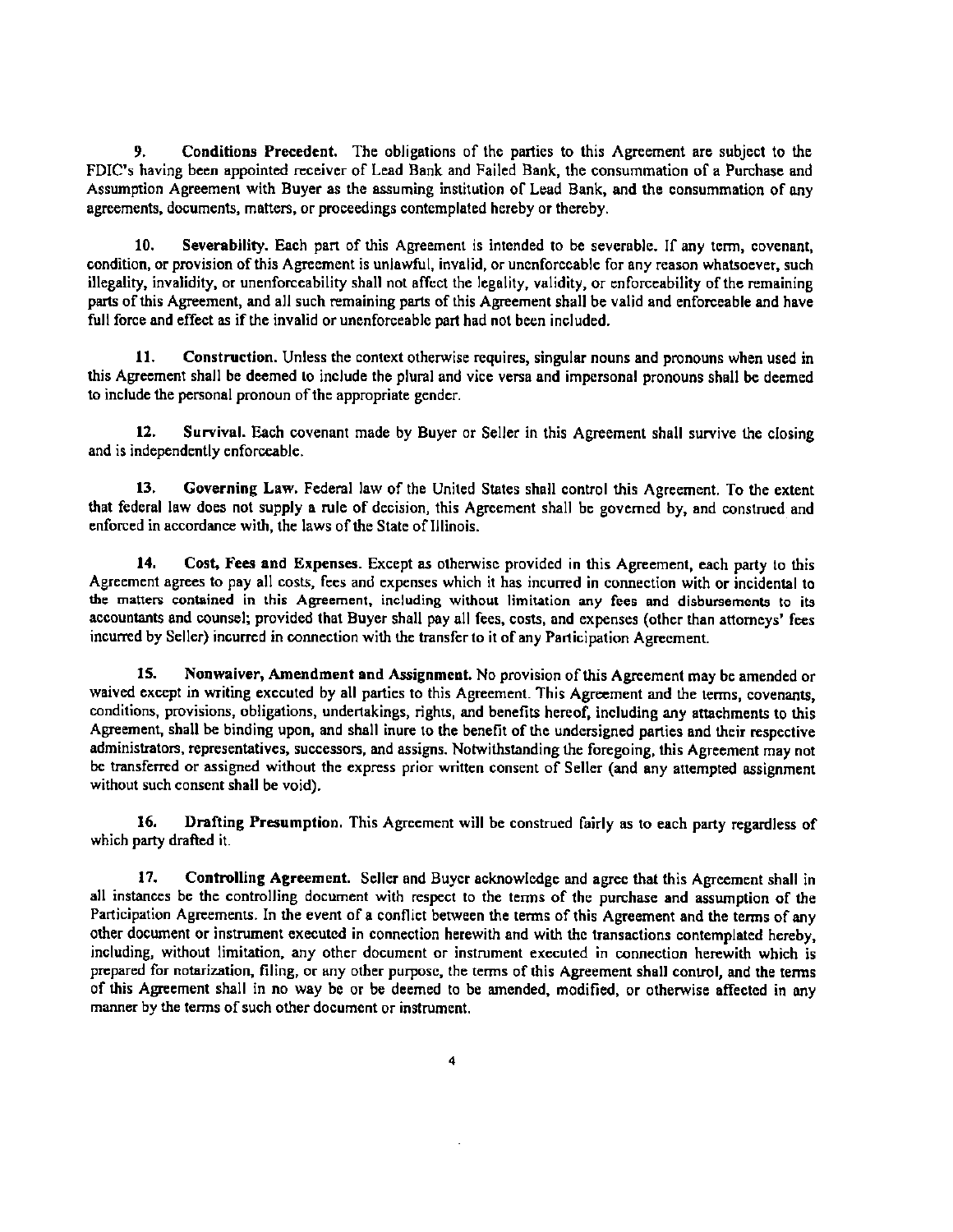18. Venue. Buyer and Seller each irrevocably and unconditionally agree that any legal action arising under or in connection with the sale, this Agreement, or the transactions contemplated hereby are to be instituted in the United States District Court in and for the District of Columbia.

19. Counterpnrts. This Agreement may be executed in one or more counterparts, each of which shall be deemed to be an original and all of which together shall be deemed to be one and the same instrument.

20. Waiver of Jury Trial. Buyer and Seller each hereby irrevocably and unconditionally waive any right to have a jury participate in resolving any dispute, whether sounding in contract, tort or otherwise, arising out of or relating to or in connection with the sale, purchase and assumption of the Participation Agreements, this Agreement or any transaction contemplated hereby.

lN WITNESS WHEREOF, the parties to this Agreement have caused it to be executed by their duly authorized representatives to be effective as of the Effective Date.

BUYER: SELLER:

|    | LANDMARK BANK, N.A. |  |  |
|----|---------------------|--|--|
|    |                     |  |  |
|    |                     |  |  |
| Вy |                     |  |  |

FEDERAL DEPOSIT INSURANCE CORPORATION, AS RECEIVER OF VALLEY BANK, MOLINE, fLLINOlS

 $\triangle$ 

By:  $\begin{bmatrix} \mathbf{Byz} \end{bmatrix}$ 

Name: Perry A. LaCaria Name: Michael W. Lamb<br>Title: President & CEO Title: Receiver-in-Charge Title: Receiver-in-Charge